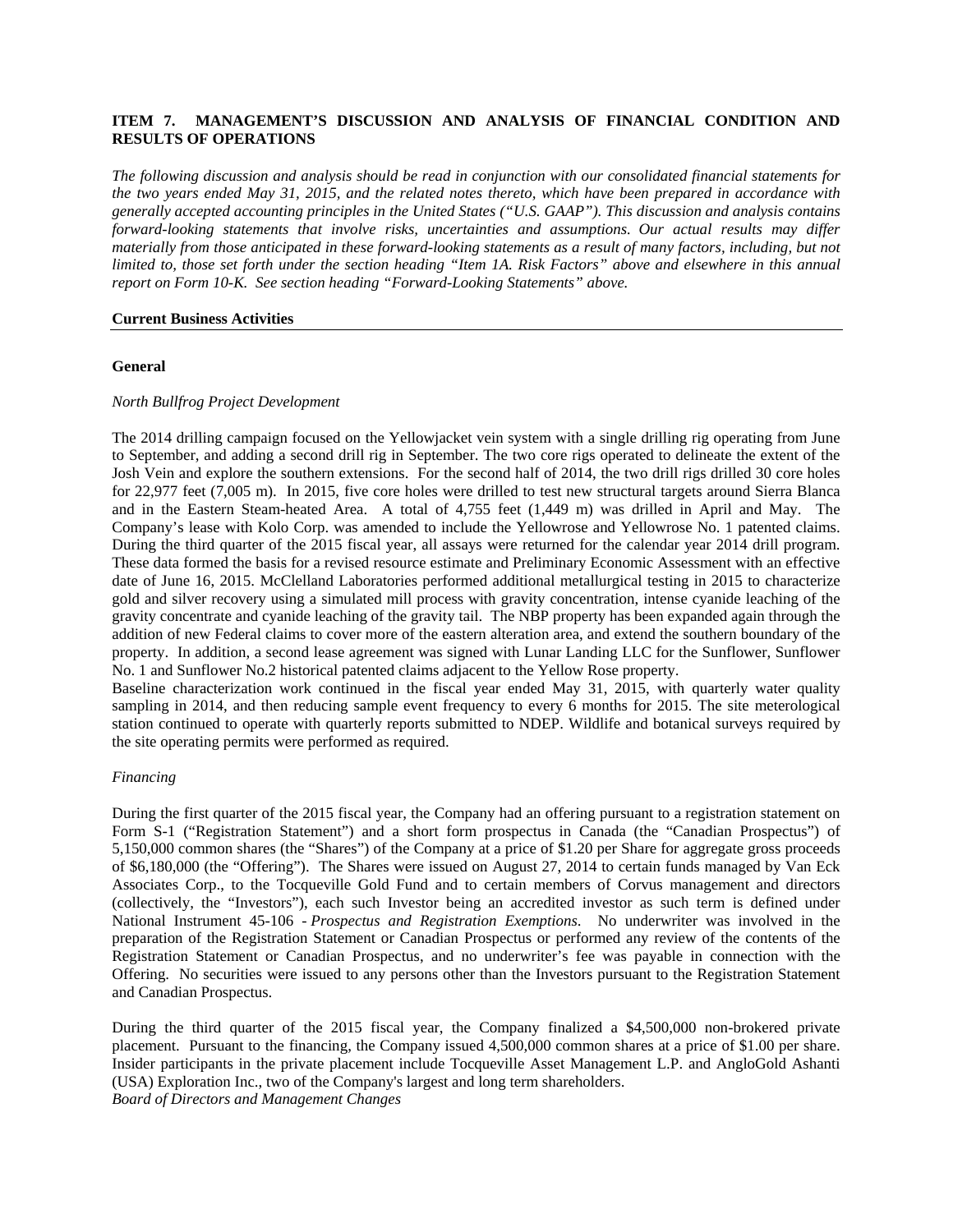Catherine Gignac, ICD.D, has been elected Chair of the Board following the Company's Annual General Meeting held on October 9, 2014. Ms. Gignac's extensive experience with corporate and project value analysis, mergers and acquisitions and capital markets should be of tremendous value to Corvus as its progresses down the path of building shareholder value through exploration drilling, project advancement and economic optimization.

In June 2015, the Company announced the consolidation of the CEO and President positions. Jeff Pontius, the Company's founder and current CEO, now assumes the position of both the CEO and the President. This consolidation resulted in the departure of the previous President, Russell Myers.

## **2016 Outlook**

During 2015-2016, the Company will focus on exploration at NBP to drill test and identify new structural targets around Sierra Blanca and in the Eastern Steam-heated Alteration zone. In August 2015, drilling resumed at NBP with an RC drill rig to test structural targets. The Company also plans to continue the collection of baseline environmental data in its water quality sampling, waste geochemistry and meterological programs.

#### **Results of Operations**

## **Year ended May 31, 2015 Compared to Year ended May 31, 2014**

For the year ended May 31, 2015, the Company had a net loss of \$10,577,487 compared to a net loss of \$11,664,974 in the prior year. Included in net loss was \$1,485,695 (2014 - \$1,846,269) in stock-based compensation charges which is a result of stock options granted during the year and previously granted stock options which vested during the year. The decrease in loss of \$1,087,487 in the current year was due to a combination of factors discussed below.

The primary factor for the decrease in the net loss was the exploration expenditures of \$5,640,920 incurred in the current year compared to \$8,151,179 in the prior year. The exploration activities of the Company decreased mainly due to less funding being available in the current year compared with the prior year and a decrease in stock-based compensation charges of \$36,820 in the current year compared to \$63,670 in the prior year.

Consulting fees increased to \$827,163 (2014 - \$686,662) mainly due to increased stock-based compensation charges of \$570,913 during the current year compared to \$464,638 in the prior year with an increase in consulting fees of \$34,226 mainly related to fees charged for the Company's registration of its securities in the United States.

Insurance expenses increased to \$92,207 (2014 - \$52,914) mainly due to increased insurance coverage incurred during the current year as a result of the Company's registration of its securities in the United States.

Investor relations expenses decreased to \$930,260 (2014- \$1,224,378) due to decreased stock-based compensation charges of \$208,336 during the current year compared to \$371,459 in the prior year. This was further decreased by \$130,995 due to a combination of decreases in investor relations-related travel, advertising and marketing, and the number of personnel engaged as the Company worked on completing the financings which closed at the end of August 2014 and at the end of February 2015.

Professional fees increased to \$505,239 (2014 - \$486,774). While stock-based compensation charges of \$48,841 during the current year were less than the \$69,761 in the prior year, this decrease was offset by an increase of \$39,385 in legal and accounting fees in the current year compared to the prior year as a result of the Company registering its securities in the United States.

Regulatory expenses increased to \$154,996 (2014 - \$118,637) due to additional filing and listing fees incurred in the current year due to the Company's registration of its securities in the US.

Travel expenses increased to \$195,016 (2014 - \$138,153) mainly due to more attendance at trade shows and conferences to offset the decrease in investor relations-related travel, advertising and marketing in the current year compared to the prior year.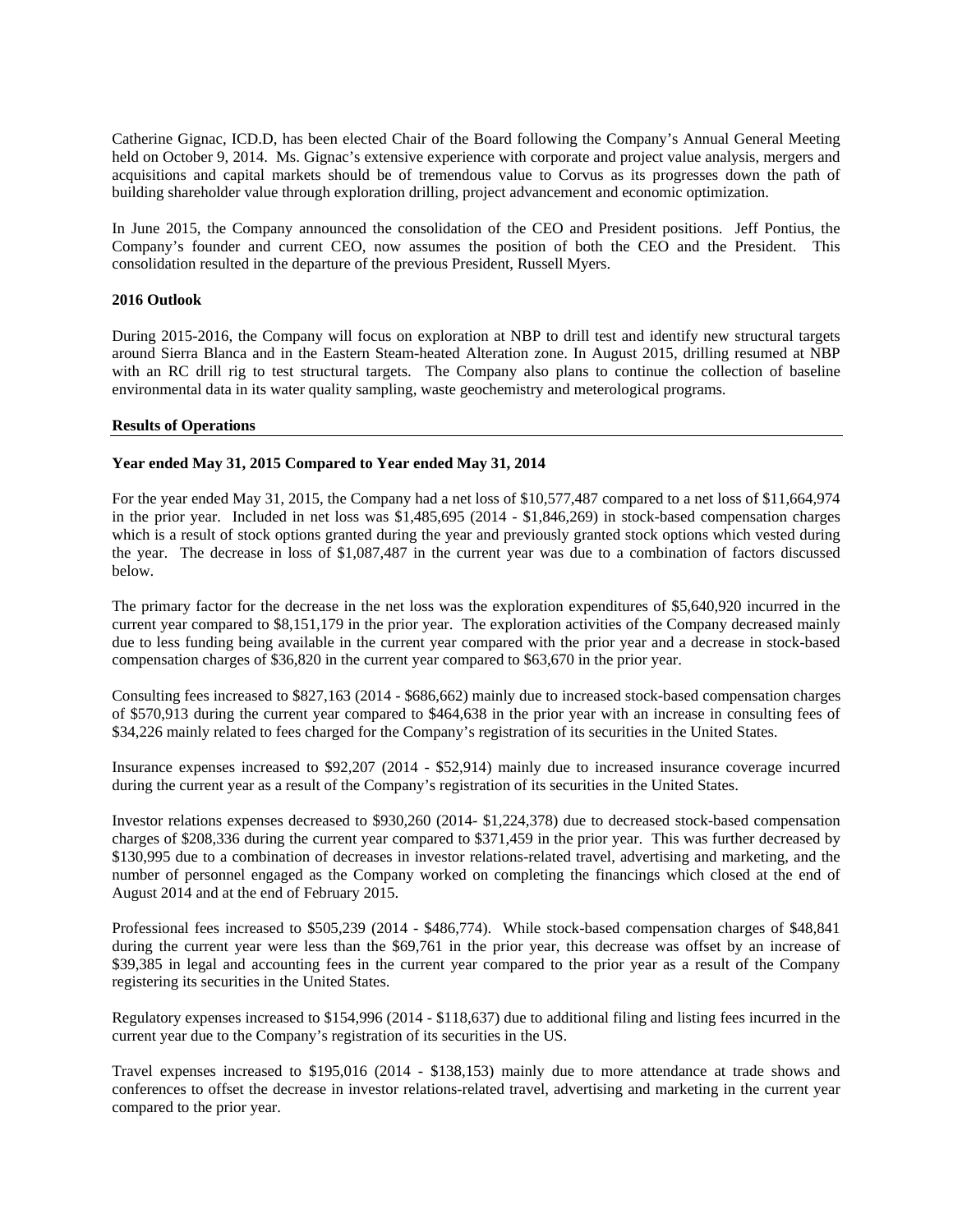Wages and benefits decreased to \$1,904,767 (2014 - \$1,957,900). While stock-based compensation charges of \$620,785 during the current year was less than the \$876,741 in the prior year. This decrease was offset by an increase of \$202,823 in wages and benefits in the current period mainly as a result of adjustment in wages of several senior executive officers.

Other expense categories that reflected only moderate change year over year were administration expenses of \$13,225 (2014 - \$11,133), bad debts of \$nil (2014 - \$22,118), depreciation expenses of \$28,191(2014 - \$25,657), office expenses of \$148,063 (2014 - \$146,797) and rent expenses of \$96,564 (2014 – \$95,175).

Other items amounted to a loss of \$40,876 compared to an income of \$1,452,503 in the prior year. There was a gain on sale of the Company's interest in the Terra property of \$nil in the current year compared to \$1,840,480, a writeoff of the Company's interest in the West Pogo property in Alaska of \$nil in the current year compared to \$395,485 in the prior year, an unrealized loss on marketable securities of \$nil in the current year compared to \$26,388 in the prior year, and a loss on sale of marketable securities of \$125,166 in the current year compared to \$nil in the prior year. There was an increase in foreign exchange to a gain of \$62,175 (2014 – loss of \$8,016), which is the result of factors outside of the Company's control and a decrease in interest income of \$22,115 (2014 - \$41,912) as a result of less investment in cashable GIC's during the current year.

## **Three months ended May 31, 2015 Compared to Three months ended May 31, 2014**

For the three months ended May 31, 2015, the Company had a net loss of \$2,376,192 compared to a net loss of \$3,658,718 in the comparative period of the prior year. Included in net loss was \$340,222 (2014 - \$484,756) in stock-based compensation charges which is a result of stock options granted during the period and previously granted stock options which vested during the period. The decrease in loss of \$1,282,526 in the three month period of the current year was due to a combination of factors discussed below.

Consulting fees increased to \$217,597 (2014 - \$168,826) mainly due to increased stock-based compensation charges of \$156,847 during the current period compared to \$123,826 in the prior period combined with an increase in consulting fees of \$15,750 mainly as a result of adjustment in directors' fees.

Exploration expenditures of \$1,200,648 incurred in the current period compared to \$1,904,923 in the comparative period of the prior year. The exploration activities of the Company decreased mainly due to less funding being available in the current period compared with the comparative period of the prior year and a decrease in stock-based compensation charges of \$6,055 in the current period compared to \$16,433 in the prior period.

Insurance expenses increased to \$32,388 (2014 - \$13,776) mainly due to increased insurance coverage incurred during the current period as a result of the Company's registration of its securities in the United States.

Investor relations expenses decreased to \$196,998 (2014 - \$310,942) mainly due to decreased stock-based compensation charges of \$43,725 during the current period compared to \$90,069 in the prior period. This was further decreased by \$67,600 due to a combination of decreases in investor relations-related travel, and advertising and marketing.

Professional fees decreased to \$93,623 (2014 - \$157,430) mainly due to decreased stock-based compensation charges of \$9,383 during the current period compared to \$18,775 in the prior period. This was further decreased by \$54,415 in legal and accounting fees due to additional fees charged in the prior period related to the conversion from International Financial Reporting Standards to U.S. GAAP.

Regulatory expenses decreased to \$6,512 (2014 - \$36,167) due to less filing and listing fees incurred in the current period compared to filing fees incurred in the prior period related to the Company's registration of its securities in the United States.

Travel expenses increased to \$87,779 (2014 - \$54,491) mainly due to more attendance at trade shows and conferences to offset the decrease in investor relations-related travel, advertising and marketing in the current period compared to the prior period.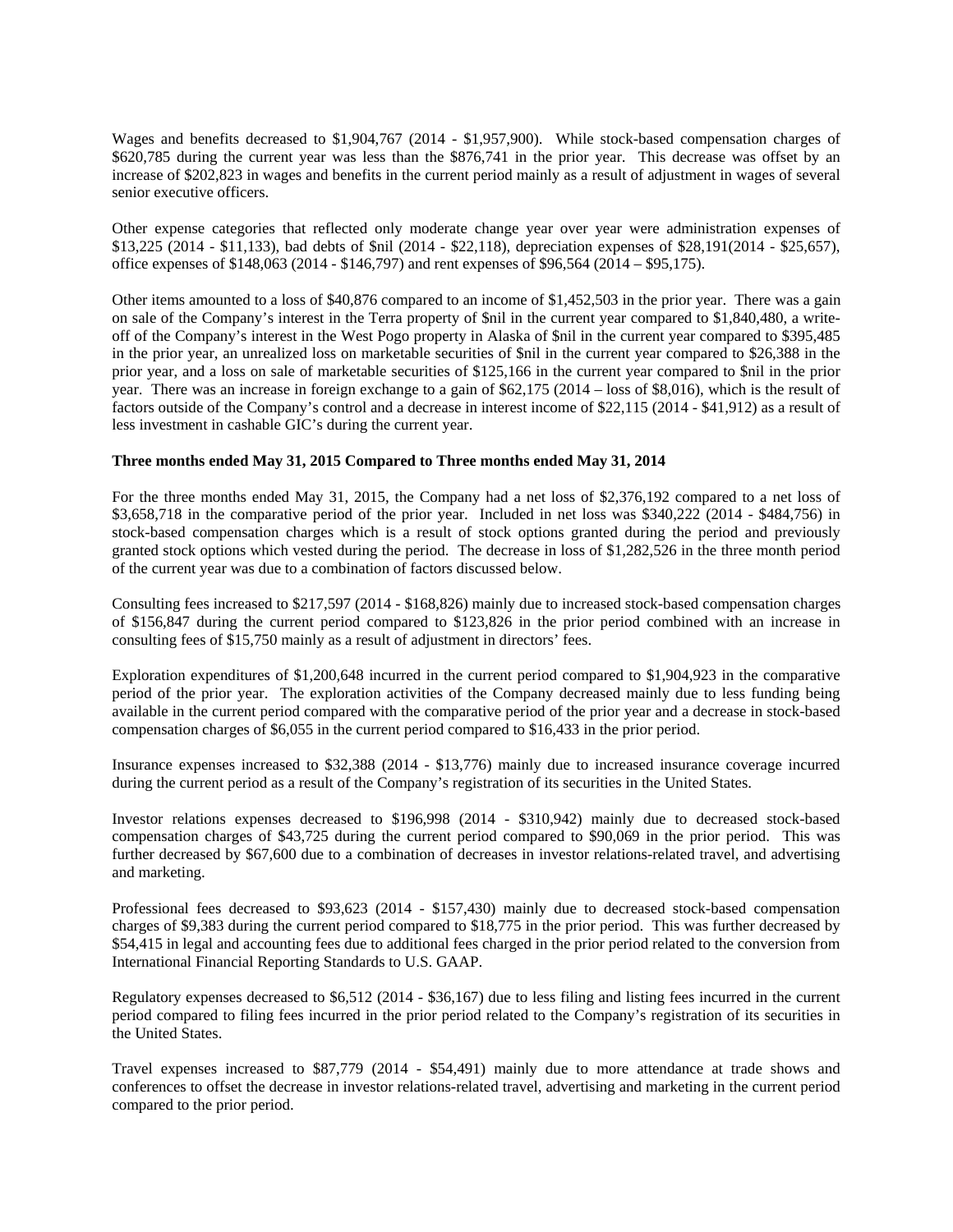Wages and benefits decreased to \$410,734 (2014 - \$487,690) mainly due to a decrease in stock-based compensation charges of \$124,212 in the current period compared to \$235,653 in the prior period. This decrease was offset by an increase of \$34,485 in wages and benefits in the current period mainly as a result of adjustment in wages of several senior executive officers.

Other expense categories that reflected only moderate change period over period were administration expenses of \$3,684 (2014 - \$3,093), bad debts of \$nil (2014 - \$22,118), depreciation expenses of \$7,494 (2014 - \$10,681), office expenses of \$38,502 (2014 - \$40,837), and rent expenses of \$24,693 (2014 – \$25,259).

Other items amounted to a loss of \$55,540 compared to a loss of \$422,485 in the prior period. There was a write-off of the Company's interest in the West Pogo property in Alaska of \$nil in the current period compared to a write-off of \$395,485 in the comparative period of the prior year, an unrealized gain on marketable securities of \$60,305 in the current period compared to an unrealized loss of \$26,388 in the comparative period of the prior year, and a loss on sale of marketable securities of \$125,166 in the current period compared to \$nil in the comparative period of the prior year. There was an increase in foreign exchange to a gain of \$3,336 (2014 – loss of \$4,067), which is the result of factors outside of the Company's control and an increase in interest income of \$5,985 (2014 - \$3,455) as a result of less investment in cashable GIC's during the current period.

## **Liquidity and Capital Resources**

The Company has no revenue generating operations from which it can internally generate funds. To date, the Company's ongoing operations have been financed by the sale of its equity securities by way of public offerings, private placements and the exercise of incentive stock options and share purchase warrants. The Company believes that it will be able to secure additional private placements and public financings in the future, although it cannot predict the size or pricing of any such financings. In addition, the Company can raise funds through the sale of interests in its mineral properties, although current market conditions have substantially reduced the number of potential buyers/acquirers of any such interest(s). This situation is unlikely to change until such time as the Company can develop a bankable feasibility study on one of its projects. When acquiring an interest in mineral properties through purchase or option, the Company will sometimes issue common shares to the vendor or optionee of the property as partial or full consideration for the property interest in order to conserve its cash.

The Company reported cash and cash equivalents of \$5,159,962 as at May 31, 2015 compared to \$3,227,970 as at May 31, 2014. The change in cash position was the net result of \$13,822 used on property and equipment, \$9,244,923 used for operating activities, \$32,508 used for capitalized acquisition costs, \$35,723 received from sale of marketable securities, \$626,324 received from the replacement of reclamation bonds, and \$10,481,473 received from both the public offering of common shares in August of 2014 and the private placement of common shares in February of 2015 (net of share issue costs) and exercise of stock options during the year ended May 31, 2015.

As at May 31, 2015, the Company had working capital of \$4,716,940 compared to working capital of \$2,986,574 as at May 31, 2014. The Company expects that it will operate at a loss for the foreseeable future and believes the current cash and cash equivalents will be sufficient for it to maintain its currently held properties, and fund its currently anticipated general and administrative costs until December 31, 2015. Following December 31, 2015, the Company will need to scale back anticipated activities and costs or raise additional financing to fund operations through the year ending May 31, 2016. The Company's current anticipated operating expenses are \$4,909,330 until December 31, 2015 and \$6,377,577 until May 31, 2016. The Company's anticipated monthly burn rate averages approximately \$701,000 for June to December 2015, where approximately \$300,000 is for administrative purposes and approximately \$401,000 is for planned exploration expenditures related to the completion of the ongoing Phase II exploration program at the NBP. From June 2015 to May 2016, the Company's anticipated monthly burn rate averages approximately \$531,000, of which \$274,000 is for administrative purposes and approximately \$257,000 is for planned exploration expenditures related to the ongoing Phase II exploration program at the NBP. The Company anticipates that it will pursue additional public or private equity financings toward the end of 2015 to raise additional funds for additional exploration at the NBP for the 2016 calendar year. In any event, the Company will be required to raise additional funds, again through public or private equity financings, prior to the end of December 2015 in order to continue in business. Should such financing not be available in that time-frame, the Company will be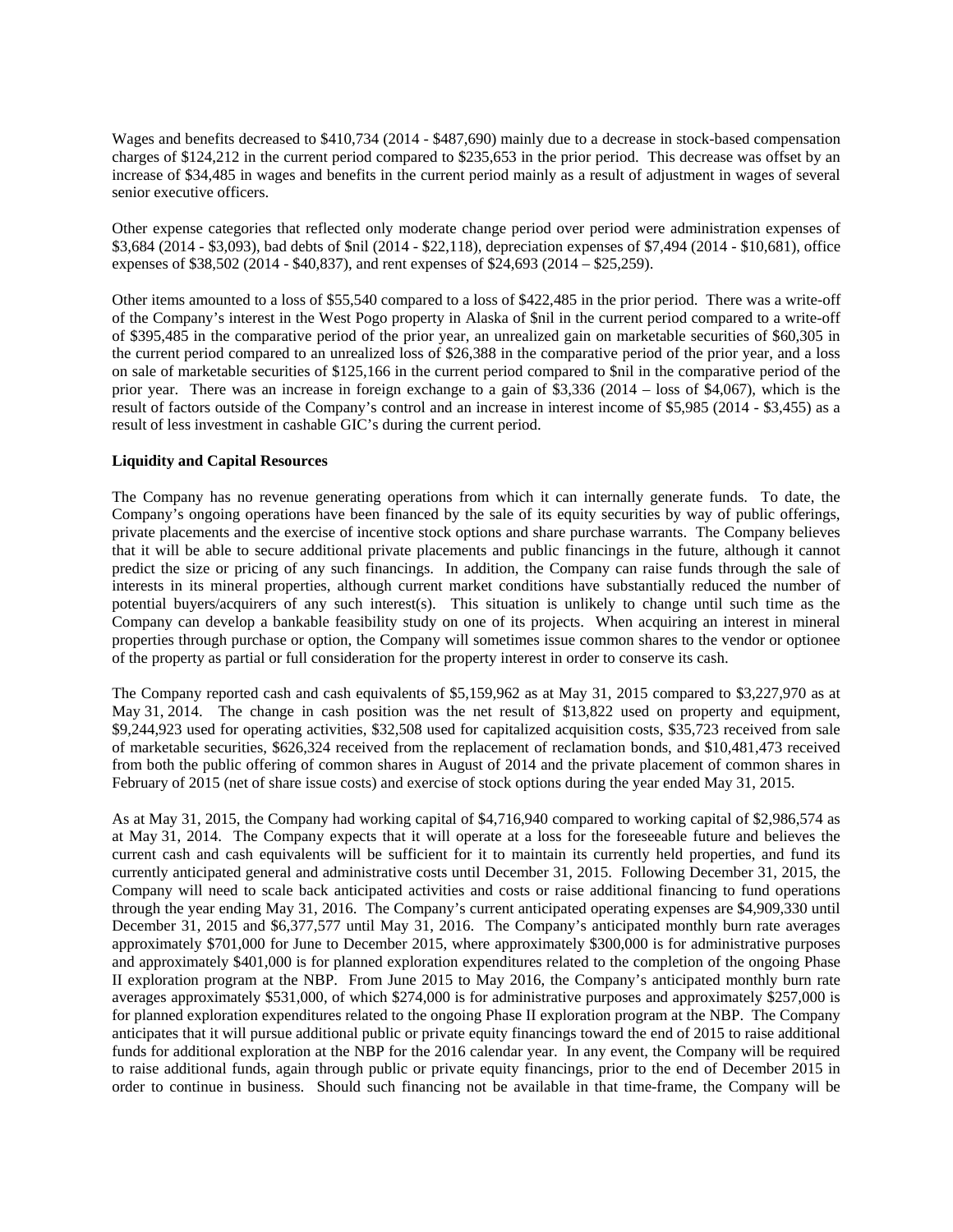required to reduce its activities and will not be able to carry out all of its presently planned exploration and development activities at the NBP on its currently anticipated scheduling.

The Company currently has no further funding commitments or arrangements for additional financing at this time (other than the potential exercise of incentive stock options) and there is no assurance that the Company will be able to obtain additional financing on acceptable terms, if at all. There is significant uncertainty that the Company will be able to secure any additional financing in the current equity markets. The quantity of funds to be raised and the terms of any proposed equity financing that may be undertaken will be negotiated by management as opportunities to raise funds arise.

The Company has no exposure to any asset-backed commercial paper. Other than cash held by its subsidiaries for their immediate operating needs in Alaska and Nevada, all of the Company's cash reserves are on deposit with a major Canadian chartered bank. The Company does not believe that the credit, liquidity or market risks with respect thereto have increased as a result of the current market conditions. However, in order to achieve greater security for the preservation of its capital, the Company has, of necessity, been required to accept lower rates of interest, which has also lowered its potential interest income.

## **Off-Balance Sheet Arrangements**

The Company has no off-balance sheet arrangements.

## **Environmental Regulations**

The operations of the Company may in the future be affected from time to time in varying degrees by changes in environmental regulations, including those for future removal and site restoration costs. Both the likelihood of new regulations and their overall effect upon the Company vary greatly and are not predictable. The Company's policy is to meet or, if possible, surpass standards set by relevant legislation by application of technically proven and economically feasible measures

## **Critical Accounting Policies**

## Basis of presentation

These consolidated financial statements are presented in Canadian dollars and have been prepared in accordance with U.S. generally accepted accounting principles ("US GAAP").

## Basis of consolidation

These consolidated financial statements include the accounts of the Company and its wholly-owned subsidiaries (collectively, the "Group"), Corvus USA (a Nevada corporation), Corvus Nevada (a Nevada corporation), Raven Gold (an Alaska corporation) and SoN (a Nevada limited liability company). All intercompany transactions and balances were eliminated upon consolidation.

## Significant judgments, estimates and assumptions

The preparation of these financial statements in accordance with US GAAP requires management to make certain estimates, judgments and assumptions that affect the reported amounts of assets and liabilities at the date of the financial statements and reported amounts of expenses during the reporting year. Actual outcomes could differ from these estimates. These financial statements include estimates which, by their nature, are uncertain. The impacts of such estimates are pervasive throughout the financial statements, and may require accounting adjustments based on future occurrences. Revisions to accounting estimates are recognized in the year in which the estimate is revised and future periods if the revision affects both current and future years. These estimates are based on historical experience, current and future economic conditions and other factors, including expectations of future events that are believed to be reasonable under the circumstances.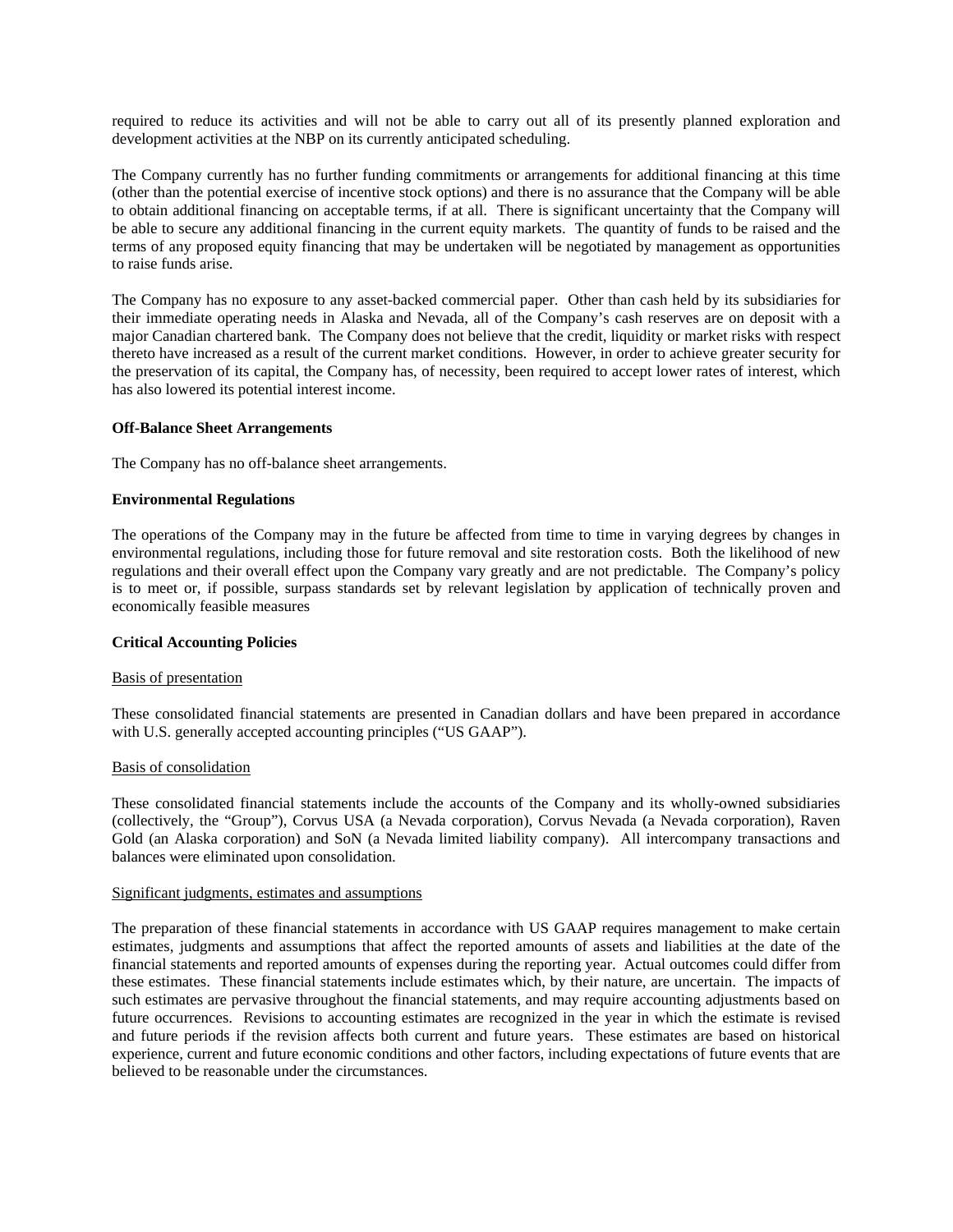## *Significant estimates*

Significant assumptions about the future and other sources of estimation uncertainty that management has made at the end of the reporting year, that could result in a material adjustment to the carrying amounts of assets and liabilities, in the event that actual results differ from assumptions made, relate to, but are not limited to, the carrying value and the recoverability of the capitalized acquisition costs included in the Balance Sheet, the assumptions used to determine the fair value of Stock-based compensation in the Statement of Operations and Comprehensive Loss, and the estimated amounts of reclamation and environmental obligations.

# *Significant judgments*

Critical accounting judgments are accounting policies that have been identified as being complex or involving subjective judgments or assessments. The Company made the following critical accounting judgments:

- The determination of deferred tax assets and liabilities recorded in the Balance Sheet.
- The analysis of resource calculations, drill results, laboratory work, etc., which can impact the Company's assessment of impairments, and provisions, if any, for environmental rehabilitation and restorations.
- The determination of functional currency. In accordance with FAS 52 "Foreign Currency Translation", management determined that the functional currency of Corvus USA, Corvus Nevada, Raven Gold and SoN is US dollars and for all other entities within the Group, the functional currency is Canadian dollars, as these are the currencies of the primary economic environment in which the companies operate.

## Cash and cash equivalents

Cash equivalents include highly liquid investments in term deposits that are readily convertible to known amounts of cash with original maturities of three months or less, and term deposits with original term of maturities greater than three months but are cashable after 30 days with no penalties, and are subject to an insignificant risk of change in value.

## Marketable securities

Marketable securities held in companies with an active market are classified as held-for-trading securities. Held-fortrading securities are recorded at fair value in the financial statements with unrealized gains and losses recorded in profit or loss in the Statement of Operations and Comprehensive Income (Loss).

## Foreign currency translation

The presentation currency of the Company is the Canadian dollar.

The functional currency of each of the parent company and its subsidiaries is measured using the currency of the primary economic environment in which that entity operates. The functional currency of Corvus USA, Corvus Nevada, Raven Gold and SoN is US dollars, and for the Company the functional currency is Canadian dollars.

# *Transactions and balances*

Foreign currency transactions are translated into the functional currency using the exchange rates prevailing at the date of the transaction. Foreign currency monetary items are translated at the year-end exchange rate. Nonmonetary items measured at historical cost continue to be carried at the exchange rate at the date of the transaction. Non-monetary items measured at fair value are reported at the exchange rate at the date when fair values were determined.

Exchange differences arising on the translation of monetary items or on settlement of monetary items are recognized in profit or loss in the Statement of Operations and Comprehensive Income (Loss) in the year in which they arise.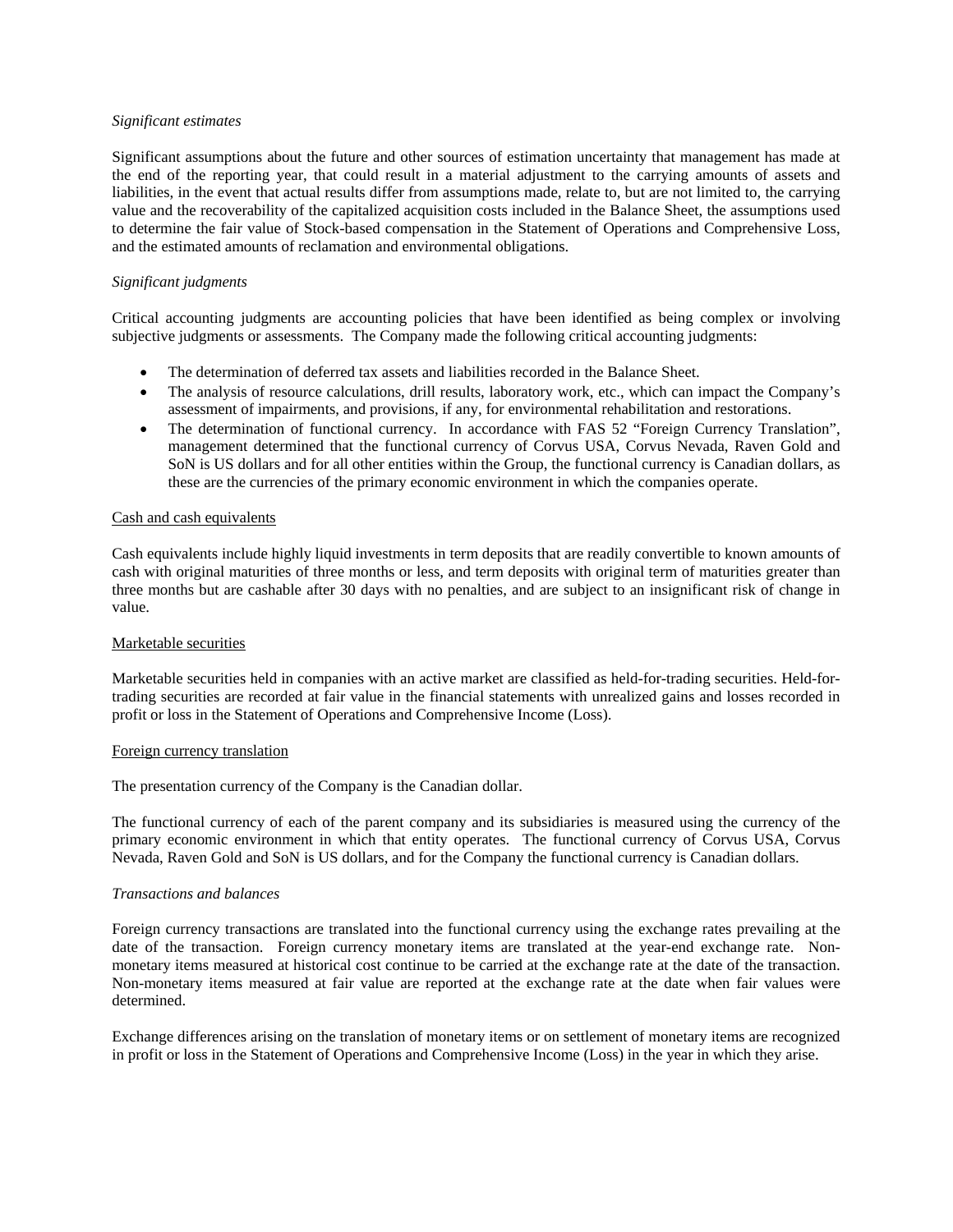Exchange differences arising on the translation of non-monetary items are recognized in other comprehensive income (loss) in the Statement of Operations and Comprehensive Income (Loss) to the extent that gains and losses arising on those non-monetary items are also recognized in other comprehensive income (loss). Where the nonmonetary gain or loss is recognized in profit or loss, the exchange component is also recognized in profit or loss.

### *Parent and Subsidiary Companies*

The financial results and position of foreign operations whose functional currency is different from the presentation currency are translated as follows:

- Assets and liabilities are translated at year-end exchange rates prevailing at that reporting date; and
- Income and expenses are translated at monthly average exchange rates during the year.

Exchange differences arising on translation of foreign operations are transferred directly to the Group's exchange difference on translating foreign operations on the Statement of Operations and Comprehensive Income (Loss) and are reported as a separate component of shareholders' equity titled "Cumulative Translation Differences". These differences are recognized in profit or loss in the year in which the operation is disposed of.

## Property and equipment

### *Recognition and measurement*

On initial recognition, property and equipment are valued at cost, being the purchase price and directly attributable costs of acquisition or construction required to bring the asset to the location and condition necessary to be capable of operating in the manner intended by the Company, including appropriate borrowing costs and the estimated present value of any future unavoidable costs of dismantling and removing items.

Property and equipment is subsequently measured at cost less accumulated depreciation, less any accumulated impairment losses, with the exception of land which is not depreciated.

When parts of an item of property and equipment have different useful lives, they are accounted for as separate items (major components) of property and equipment.

#### *Subsequent costs*

The cost of replacing part of an item of property and equipment is recognized in the carrying amount of the item if it is probable that the future economic benefit embodied within the part will flow to the Company and its cost can be measured reliably. The carrying amount of the replaced part is derecognized. The costs of the day-to-day servicing of property and equipment are recognized in profit or loss as incurred.

## *Major maintenance and repairs*

Subsequent costs are included in the asset's carrying amount or recognized as a separate asset, as appropriate, only when it is probable that future economic benefits associated with the item will flow to the Company and the cost of the item can be measured reliably. All other repairs and maintenance are charged to profit or loss during the financial year in which they are incurred.

## *Gains and losses*

Gains and losses on disposal of an item of property and equipment are determined by comparing the proceeds from disposal with the carrying amount, and are recognized net within other items in profit or loss.

## *Depreciation*

Depreciation is recognized in profit or loss on a declining-balance basis at the following annual rates: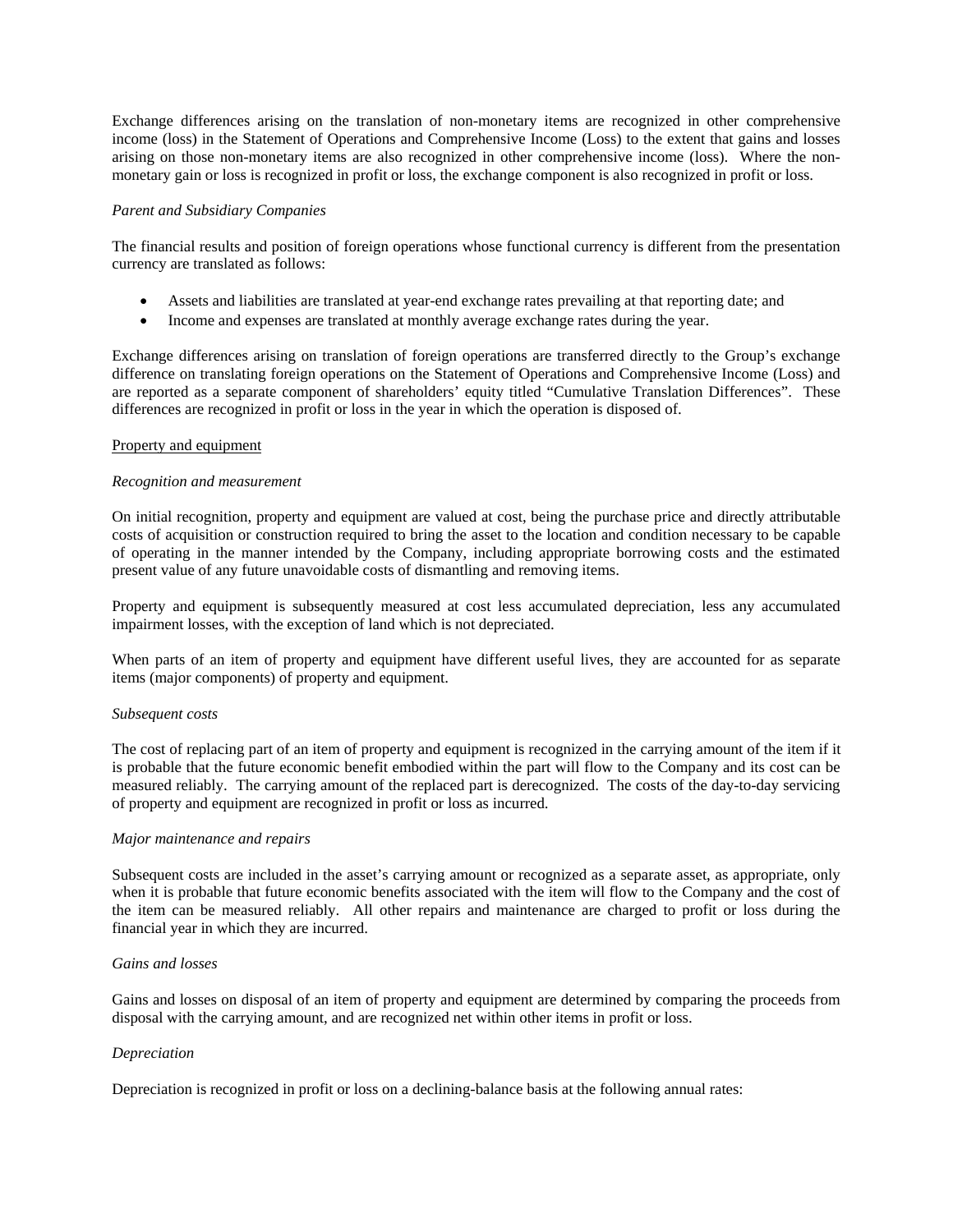| Computer equipment | - | 30% declining balance |
|--------------------|---|-----------------------|
| <b>Vehicles</b>    | - | 30% declining balance |
| Tent               | - | 20% declining balance |

Additions during the year are depreciated at one-half the annual rates.

Depreciation methods, useful lives and residual values are reviewed at each financial year-end and adjusted if appropriate.

## Mineral exploration and evaluation expenditures

The Company's mineral projects are currently in the exploration and evaluation phase. All direct costs related to the acquisition of mineral property interests are capitalized. Mineral property exploration costs are expensed as incurred. At such time that the Company determines that a mineral property can be economically developed, subsequent mineral property expenses will be capitalized during the development of such property.

The Company assesses interests in exploration properties for impairment or when facts and circumstances suggest that the carrying amount of an asset may exceed its recoverable amount. Impairment analysis includes assessment of the following circumstances: a significant decrease in the market price of a long-lived asset or asset group; a significant adverse change in the extent or manner in which a long-lived asset or asset group is being used or in its physical condition; a significant adverse change in legal factors or in the business climate that could affect the value of a long-lived asset or asset group, including an adverse action or assessment by a regulator; an accumulation of costs significantly in excess of the amount originally expected for the acquisition or construction of a long-lived asset or asset group; a current-period operating or cash flow loss combined with a history of operating or cash flow losses or a projection or forecast that demonstrates continuing losses associated with the use of a long-lived asset or asset group; a current expectation that, more likely than not, a long-lived asset or asset group will be sold or otherwise disposed of significantly before the end of its previously estimated useful life. The term more likely than not refers to a level of likelihood that is more than 50%.

## Asset retirement obligations

The Company records a liability based on the best estimate of costs for site closure and reclamation activities that the Company is legally or contractually required to remediate and recorded at the time environmental disturbance occurs. The provision for closure and reclamation liabilities is estimated using expected cash flows based on engineering and environmental reports and accreted to full value over time through periodic charges to profit or loss. As at May 31, 2015, the Company recorded a provision of \$132,579 (USD 107,000) (2014 - \$Nil) for environmental rehabilitation.

## Income taxes

The Company accounts for income taxes under the asset and liability method. Deferred tax assets and liabilities are recognized for the future tax consequences attributable to differences between the financial statement carrying amounts of existing assets and liabilities and their respective tax bases. Deferred tax assets and liabilities are measured using enacted tax rates expected to apply to taxable income in the years in which those temporary differences are expected to be recovered or settled. Under the asset and liability method, the effect on deferred tax assets and liabilities of a change in tax rates is recognized in income in the period that includes the enactment date. A valuation allowance is recognized if it is more likely than not that some portion or the entire deferred tax asset will not be recognized.

## Share capital

The proceeds from the exercise of stock options, warrants and escrow shares are recorded as share capital in the amount for which the option, warrant or escrow share enabled the holder to purchase a share in the Company.

Commissions paid to agents, and other related share issuance costs, such as legal, auditing, and printing, on the issue of the Company's shares are charged directly to share capital.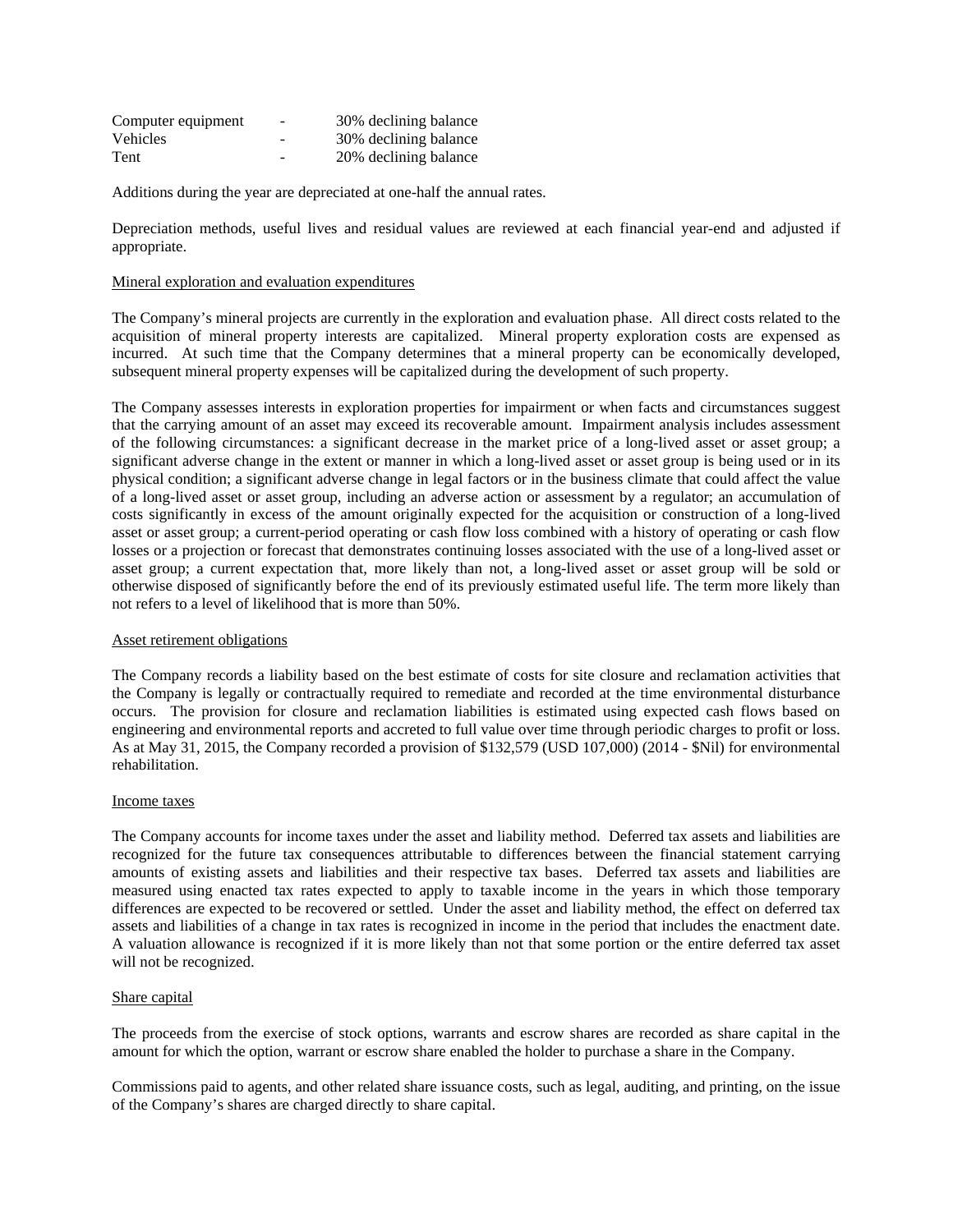### Valuation of equity units issued in private placements

The Company has adopted a residual value method with respect to the measurement of shares and warrants issued as private placement units. The residual value method first allocates value to the more easily measurable component based on fair value and then the residual value, if any, to the less easily measurable component.

The fair value of the common shares issued in the private placements was determined to be the more easily measurable component and were valued at their fair value, as determined by the closing quoted bid price on the announcement date. The balance, if any, is allocated to the attached warrants. Any fair value attributed to the warrants is recorded as warrants.

## Earnings (loss) per share

Basic loss per share is calculated using the weighted average number of common shares outstanding during the year. The Company uses the treasury stock method to compute the dilutive effect of options, warrants and similar instruments. Under this method, the dilutive effect on earnings (loss) per share is calculated presuming the exercise of outstanding options, warrants and similar instruments. It assumes that the proceeds of such exercise would be used to repurchase common shares at the average market price during the year. However, the calculation of diluted loss per share excludes the effects of various conversions and exercise of options and warrants that would be antidilutive. For the year ended May 31, 2015, \$7,396,334 outstanding stock options (2014 – \$6,175,234) were not included in the calculation of diluted earnings (loss) per share as their inclusion was anti-dilutive.

### Stock-based compensation

The Company follows the provisions of Financial Accounting Standards Board Accounting Standards Codification Section 718 "Compensation - Stock Compensation", which establishes accounting for equity based compensation awards to be accounted for using the fair value method. The Company uses the Black-Scholes option pricing model to determine the grant date fair value of the awards. Compensation expense is measured at the grant date and recognized over the requisite service period, which is generally the vesting period.

### Non-monetary transactions

All non-monetary transactions are measured at the fair value of the asset surrendered or the asset received, whichever is more reliable, unless the transaction lacks commercial substance or the fair value cannot be reliably established. The commercial substance requirement is met when the future cash flows are expected to change significantly as a result of the transaction. When the fair value of a non-monetary transaction cannot be reliably measured, it is recorded at the carrying amount (after reduction, when appropriate, for impairment) of the asset given up adjusted by the fair value of any monetary consideration received or given. When the asset received or the consideration given up is shares in an actively traded market, the value of those shares will be considered fair value.

#### Joint venture accounting

Where the Company's exploration and development activities are conducted with others, the accounts reflect only the Company's proportionate interest in such activities. The Company currently does not have any joint venture accounting.

## **Recently Issued Accounting Pronouncements**

## Development Stage Entities (Topic 915)

In June 2014, the Financial Accounting Standards Board ("FASB") issued Accounting Standards Update ("ASU") No. 2014-10, Development Stage Entities (Topic 915) which provides guidance for improving financial reporting and consolidation. This ASU affects any entity that is development stage entity under US GAAP and any entity that has an interest in an entity that is a development stage entity. This ASU will supersede Master Glossary term Development Stage Entity. This ASU also supersedes Topic 915, Development Stage Entities. The Company has